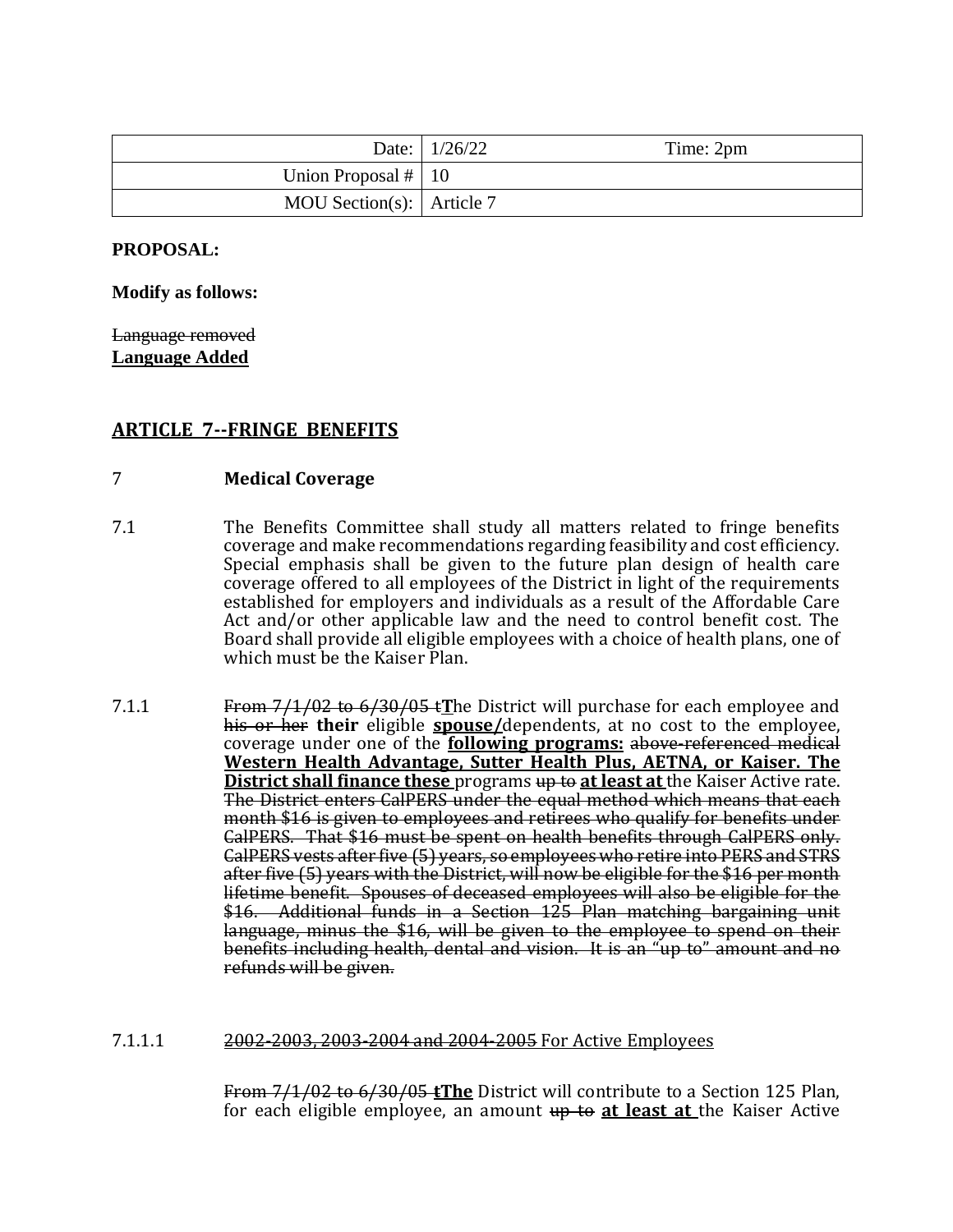(single, two party, or family) benefit level plus an amount equal to the District's contribution for dental and vision.  $\Theta f$  that amount, \$16 will be allotted specifically for health premiums. The remaining funds are discretionary for purchase of health or dental/vision benefits. Any amount not expended will not accrue to the employee.

# 7.1.1.2 For Retired Employees

All current and prospective eligible retirees (under age 65) shall also become members of CalPERS for the provisions of life time retiree medical benefits. For eligible retirees (under age  $65$ ), the District shall contribute \$16 to CalPERS for health benefits, and provide to the retiree an amount equal to the Kaiser Active single benefit level. or the Kaiser or HealthNet single Medicare Risk program less \$16 in accordance with the contract. The remaining funds are discretionary for purchase of health or dental/vision benefits. Any amount not expended will not accrue to the retiree. Every month \$16 will be added and benefit costs will be deducted from their retirement checks. The District will send checks to the retiree to cover cost of eligible benefits less than \$16.

- 7.1.1.3 During the 2013-2014 school year, the District initiated a bidding process for the purpose of providing all eligible employees with affordable, appropriate value, health care coverage. The District agrees to hold SEIU members harmless, ensuring that their co-pays and/or other out of pocket expenses related to will not increase<del>, until December 31, 2015</del>. The District and SEIU shall reopen negotiations regarding health insurance coverage in sufficient time to ensure an orderly open enrollment process for the 2016 calendar year.
- 7.1.1.4 Beginning in 2018-2019 school year, six (6) hour (or greater) bargaining unit members will contribute one third of one percent (1/3%) of base salary toward OPEB (retirement benefits).
- 7.1.2 Open Enrollment /"Switching"
- 7.1.2.1 There shall be either an annual "open enrollment" or "switching" period during which time an active or retired employee may change or amend his or her **their** carrier and/or dependency status in accordance with CalPERS.
- 7.1.2.2 In the event that a health provider (i.e., medical, dental, vision, life, etc.) policy or plan is either terminated by the parties or canceled by the providers, then a "switching" period may be implemented to facilitate the needs of the impacted unit members.

# 7.2 **Dental Care**

7.2.1 The District agrees to offer the current dental plan **at the same rates as SCTA**  for eligible employees and eligible dependents.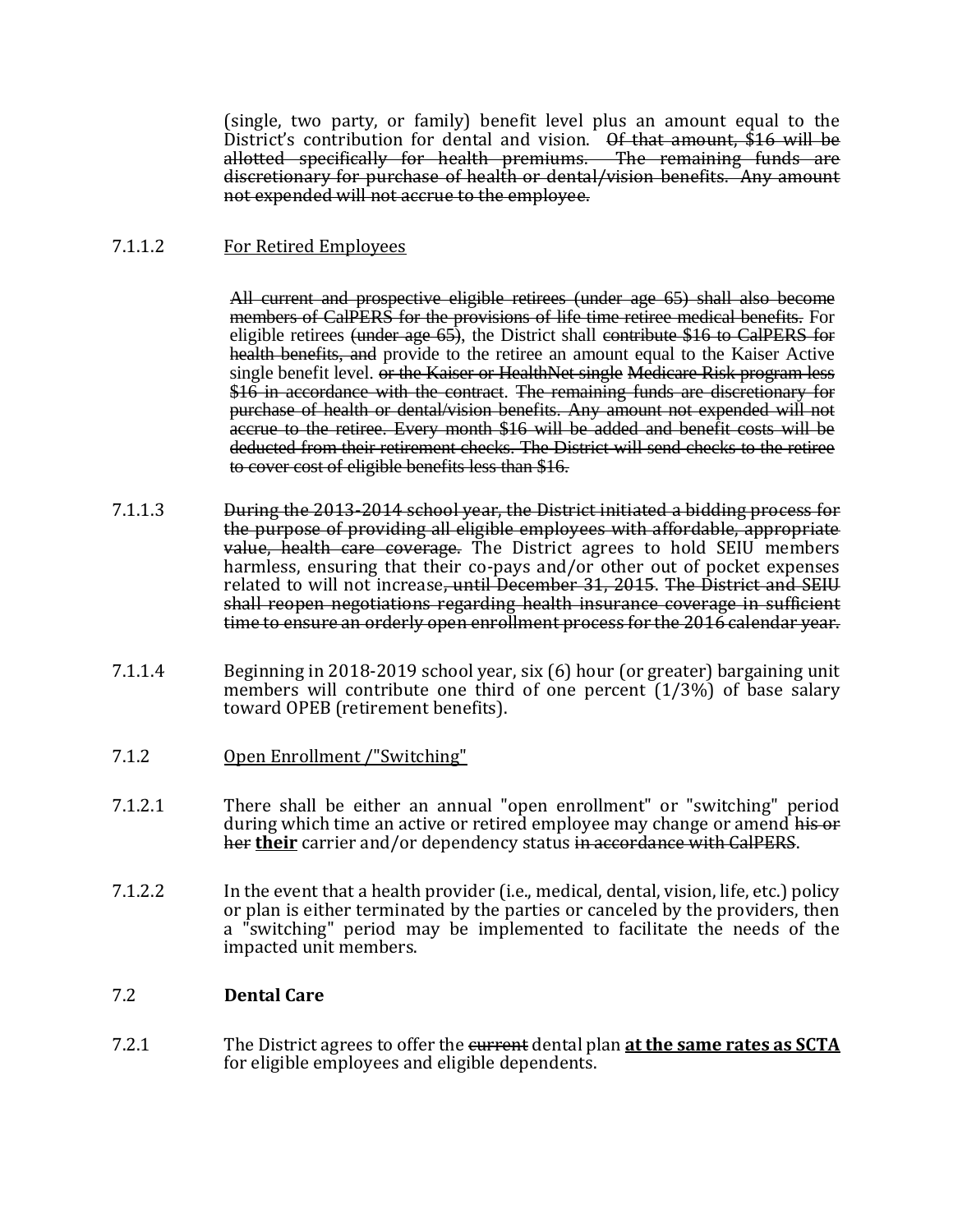7.2.2 The District agrees to pay the cost of premiums for dental coverage according to the following schedule:

> Eligible employees 100% Eligible dependents 75**100**%

## 7.3 **Life Insurance**

7.3.1 The District agrees to maintain the current life insurance program.

## 7.4 **Vision Care**

- 7.4.1 The District agrees to offer vision care service **at the same rate as SCTA** Plan B., **with a deductible of** \$10 **or less** deductible for eligible employees and eligible dependents, effective April 1, 1984.
- 7.4.2 The District agrees to pay the cost of premiums for vision coverage for eligible employees**, spouses, domestic partners,** and dependents at 100% of the composite rate listed by the **current vision care provider.**California Vision Care Service.

## 7.5 **Employee Assistance Program**

The District shall contract with a third party vendor to provide a comprehensive employee assistance program. The cost of such program shall be borne by the District. The District shall retain the sole discretion to change or cancel the employee assistance program/plan; provided, however, that the District shall give the Union at least thirty **ninety** (3**9**0) days notice before said change or cancellation.

## **The Employee Assistance Program shall be made available to all employees.**

### 7.6 **Flexible Reimbursement Account**

- 7.6.1 The Board shall establish a flexible reimbursement account under Section 125 of the Internal Revenue Code for each eligible employee requesting such an account. The flexible reimbursement account will be operated and administered to be in compliance with all city, state, and federal laws and regulations.
- 7.6.2 Each eligible employee shall be allowed to make an annual election to have their monthly compensation reduced by a specified amount for a deposit to their flexible reimbursement account.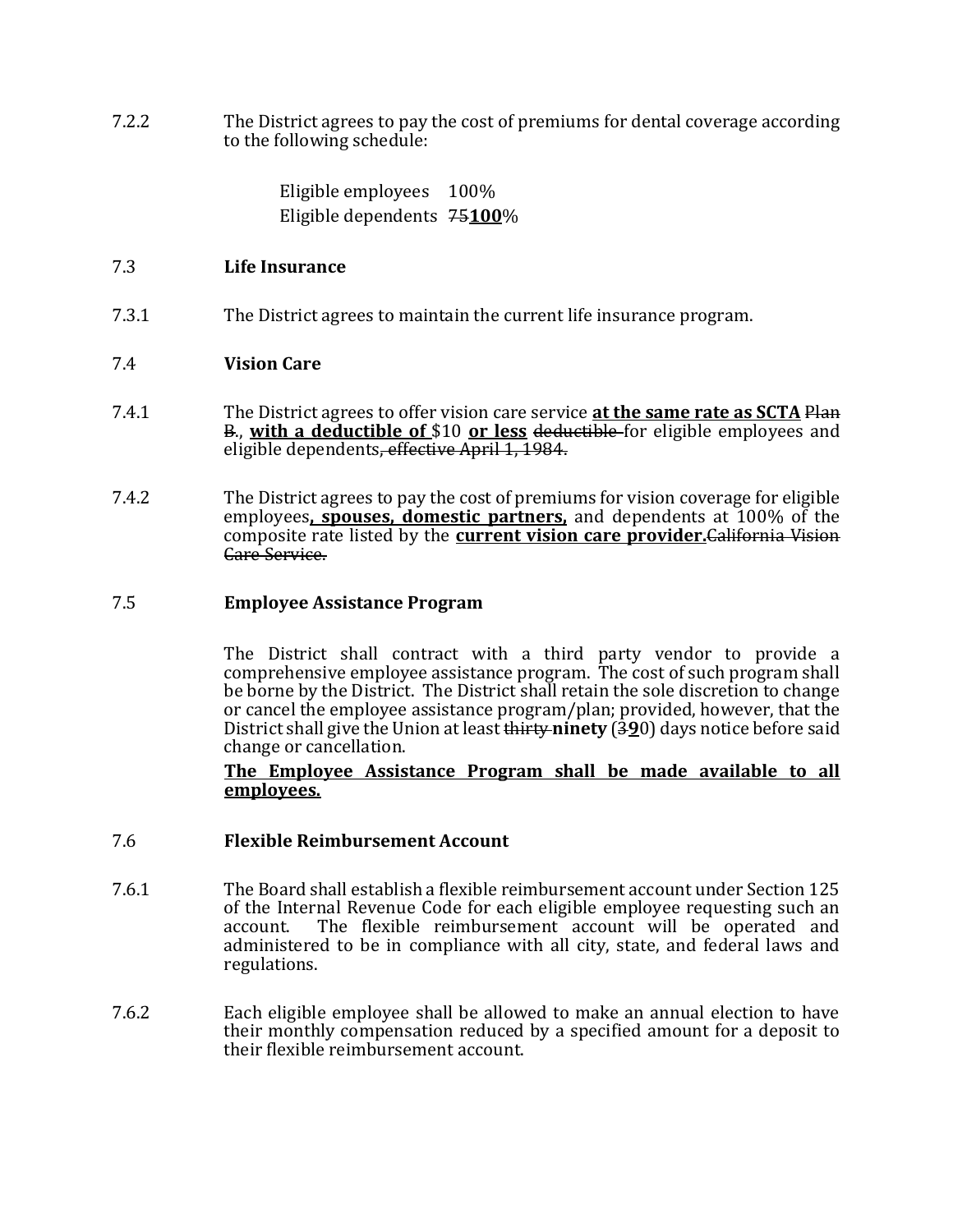- 7.6.2.1 Dependent Care: Up to \$4,980 per year for use **the rate** as allowed under Section 129 of the Internal Revenue Code.
- 7.6.2.2 Health Care: Up to \$4,000 per year allowed for use in covering the unreimbursed deductibles, co-pays, and coinsurance amounts under a group medical, dental, or vision benefits plan.

Each eligible employee requesting a flexible reimbursement account will have their account charged with a monthly administrative fee.

## 7.7 **Eligibility for Benefits**

#### 7.7.1 Employees Who Work Four (4) Hours or More

Employees are eligible as defined by CalPERS. Currently, bargaining unit employees who work four (4) hours or more per day and whose employment commitment is for six (6) months or longer for the District will be entitled to full insurance coverage. Hours spent on in-unit work and on out-of-unit work will be counted in determining eligibility for this benefit.

#### 7.7.2 Employees who work more than three (3) but less than four (4) hours

Bargaining unit employees who work at least three (3) hours per day but less than four (4) for the District are not eligible for CalPERS **current District benefits** but may purchase benefits through the District as long as it is available.

7.7.3 Short-term temporary and short-term substitute employees and students temporarily employed and other employees whose regular assignment is less than fifteen (15) hours per week shall not be eligible for insurance benefits.**shall be eligible to receive medical benefits at 25% of the composite rate listed by the current medical care provider. If the employee chooses to opt out of this offer, the District shall compensate them for 25% of medical care rate provided.**

### 7.8 **Benefits While on Leave**

- 7.8.1 Employees who are absent because of illness or injury, and who have exhausted sick leave benefits, shall continue to be covered by fully paid insurance coverage through the end of the following month of the school year in which sick leave is exhausted. For example, if sick leave exhausts on March 15, benefits would be covered through April 30.
- 7.8.2 Except as provided in Section 7.7.1 above, employees who are absent because of illness or injury and who have exhausted all accumulated paid leaves shall be permitted to receive full insurance coverage by remitting to CalPERS **the**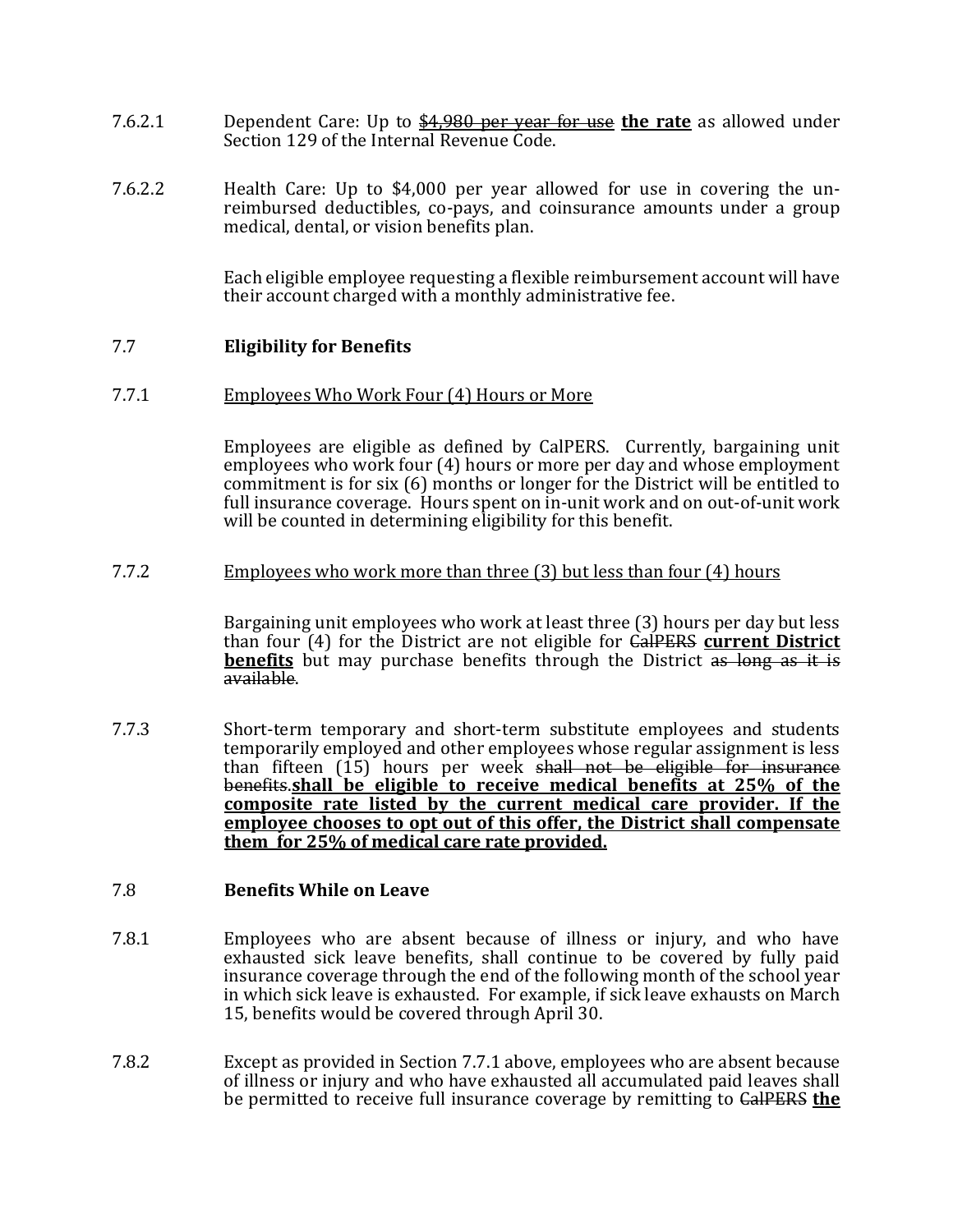**current negotiated health care provider** the entire premium payments during the period of time such employee is on leave.

- 7.8.3 Employees on Board-approved unpaid leave may continue to receive full coverage of insurance benefits if they remit the entire premium payment to **the current negotiated health care provider** CalPERS.
- 7.8.4 When an employee with at least five (5) years PERS credit has been diagnosed by a physician as having a terminal illness, the District shall continue to pay health benefits for the employee until the employee's demise.
- 7.8.5 The District shall continue to pay health insurance premiums for the surviving dependents of an employee with at least five (5) years PERS credit who dies while in service. The premiums will be paid for the balance of the school year in which the death occurs and the first six (6) months of the following school year.

## 7.9 **Retirees' Benefits**

The District agrees to pay the medical insurance premiums (up to CalPERS Kaiser single or otherwise required under the contract) for employees who retired on or after the respective bargaining units were certified by

- Unit A: Aides-Paraprofessional Unit--May 3, 1978
- Unit B: Operations-Support Services--November 18, 1977
- Unit C: Office-Technical Unit--November 18, 1977
- 7.9.1 Employees with more than nine (9) years of consecutive District service as of May 21, 1996, are entitled to the retiree benefits under this section 7.9 provided such employee has reached fifty (50) years of age and had at least ten (10) consecutive years of service with the District immediately prior to retirement.
- 7.9.2 Employees with less than nine (9) years of consecutive District service as of May 21, 1996, shall be entitled to the retiree benefits of this section 7.9 provided such employee has reached fifty-five (55) years of age and had at least ten (10) consecutive years of service with the District immediately prior to retirement. Employees covered by this section 7.9.2 must elect a Medicare Risk Program when they have reached sixty-five (65) years of age. The District will pay up to single Kaiser Risk or HealthNet Risk rate, whichever is higher.
- 7.9.3 Employees hired on or after May 21, 1996, shall be entitled to 100% of the retiree benefits of this section 7.9 provided such employee has reached sixty (60) years of age and has at least twenty (20) consecutive years of service with the District immediately prior to retirement.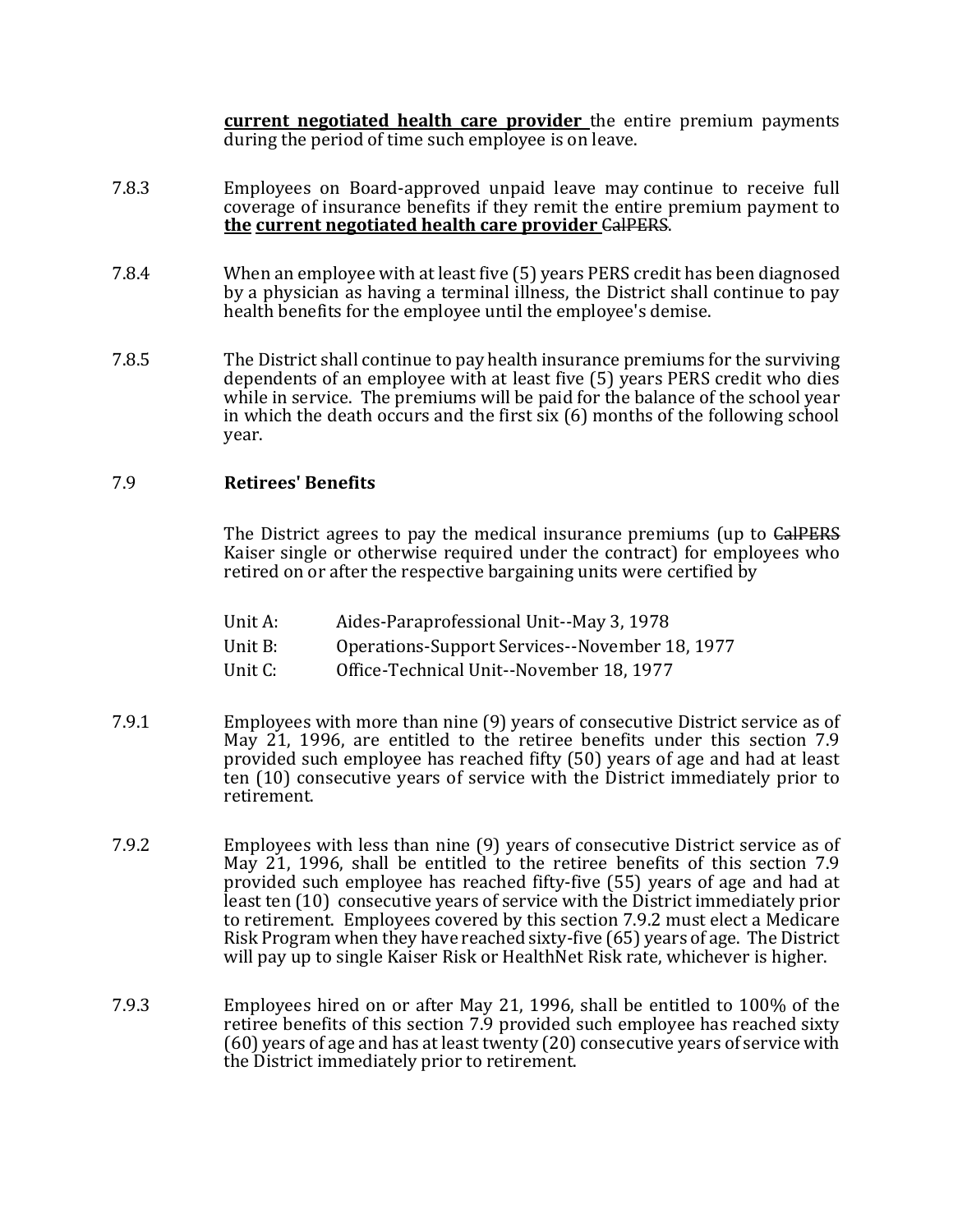7.9.4 Employees hired on or after May 21, 1996, shall be entitled to 50% of the benefits of this section 7.9 provided such employee has reached sixty (60) years of age and has at least ten (10) consecutive years of service with the District immediately prior to retirement. The benefit of this section 7.9.4 is contingent upon the retiree paying the remaining balance of the premium when due.

### **7.9.4.1 The term "consecutive years of service" refers to District employment in any position regardless of status as a benefited employee.**

- 7.9.5 Employees covered by section 7.9.3 and 7.9.4 must elect a Medicare Risk **Advantage** Program when they have reached sixty-five (65) years of age.
- 7.9.6 Board approved leaves will be deemed to constitute service for the purpose of eligibility for this benefit. In calculating continuous service, prior service of employee who resigns and is re-employed within one year shall be counted. A surviving spouse may elect to continue this benefit so long as he/she pays the entire insurance premium to the District.
- 7.9.7 Retirees who elect to take the benefit provided in this Section 7.9, will have the option of paying the premium for dental, life and vision care or none of these additional benefits. Such retirees will also have the option of being covered by paying the total premium for **spouse/**dependents of the health and accident plan and/or the dental, and life, plans or the vision care plan**s**.
- 7.9.8 It will be the retiree's responsibility to make application for enrollment for the benefits described in this Section 7.9. It will be the District's responsibility, after consulting with the Union, to develop implementing procedures for the benefits described in this Section 7.9.
- 7.9.9 Eligible employees who retire with five (5) or more and less than ten (10) years of PERS credited **continuous** service immediately prior to retirement may keep any insurance benefit available to employees at the time of retirement by paying the entire premium. (Note: Dental and life insurance are optional, but for both dental and life or neither.)

## 7.10 **Health and Welfare Benefits Committee**

- 7.10.1 The District and classified employee bargaining unit representatives shall appoint a joint committee whose tasks shall be to:
	- 1. examine the status, benefits and cost of ongoing medical, dental, life insurance and worker's compensation programs;
	- 2. explore any needed changes or alternative benefits appropriate to the District and/or employee groups, which may include, but not be limited to, District-sponsored vision care plans, annuity plans, income protection plans, etc.; and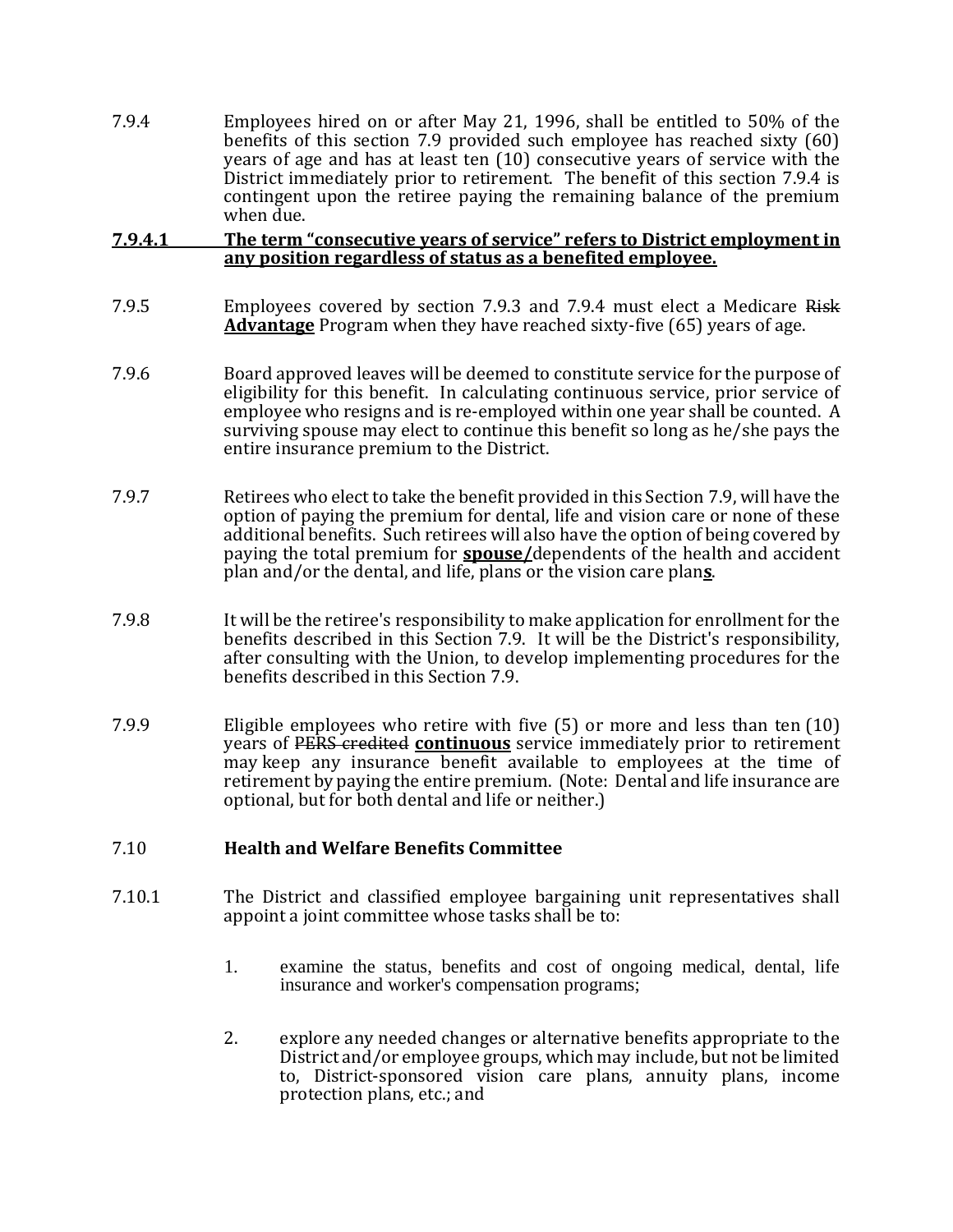- 3. make appropriate recommendations to official District and bargaining unit representatives for consideration by means of the appropriate collective bargaining process.
- 7.10.2 The **joint Health and Welfare Benefits** committee shall be comprised of six (6) members, three (3) of whom shall be appointed by SEIU **leadership** and three (3) of whom shall be appointed by the District. **The District committee members shall not be drawn from the SEIU bargaining unit.** In addition to the three (3) voting members, each appointing body shall appoint two (2) alternate committee members who can vote only upon the absence of the voting member(s). Alternate members are to attend meetings, participate in discussions, and cast ballots for absent voting members of their respective unit. In no case shall more than three (3) votes be cast by any individual unit on any issue before the committee. If desired, SEIU committee members may request separate subcommittee meetings with District committee members to discuss benefits related solely to their respective bargaining units.
- 7.10.3 Formal committee and subcommittee meetings and place of meetings shall be arranged and scheduled by the administrator, Employee Relations, and the committee and/or designated subcommittees shall meet as often as necessary to accomplish assigned tasks.
- 7.10.4 The committee and/or subcommittee shall develop an agenda and submit minutes for each meeting to officially designated District and bargaining unit representatives and to all committee members. **The committee shall meet monthly.**

## 7.11 **Single Coverage Rebate**

7.11.1 The formula for the single coverage rebate shall be as follows:

 monthly cash refund amounts for single health care coverage shall be calculated to be (1) twenty-five (25%) percent of the lowest single premium rate in effect on July **Jan** 1 of each year for that health plan provider and (2) for all other providers, fifteen  $(15\%)$  percent of the average of all single premium rates in effect on July **Jan** 1 of each year."

7.11.2. As an illustration, the July 1, 1996 refund amounts calculated under the above formula will be as follows:

| Maxicare    | \$39.92 |
|-------------|---------|
| All Others: | \$24.64 |